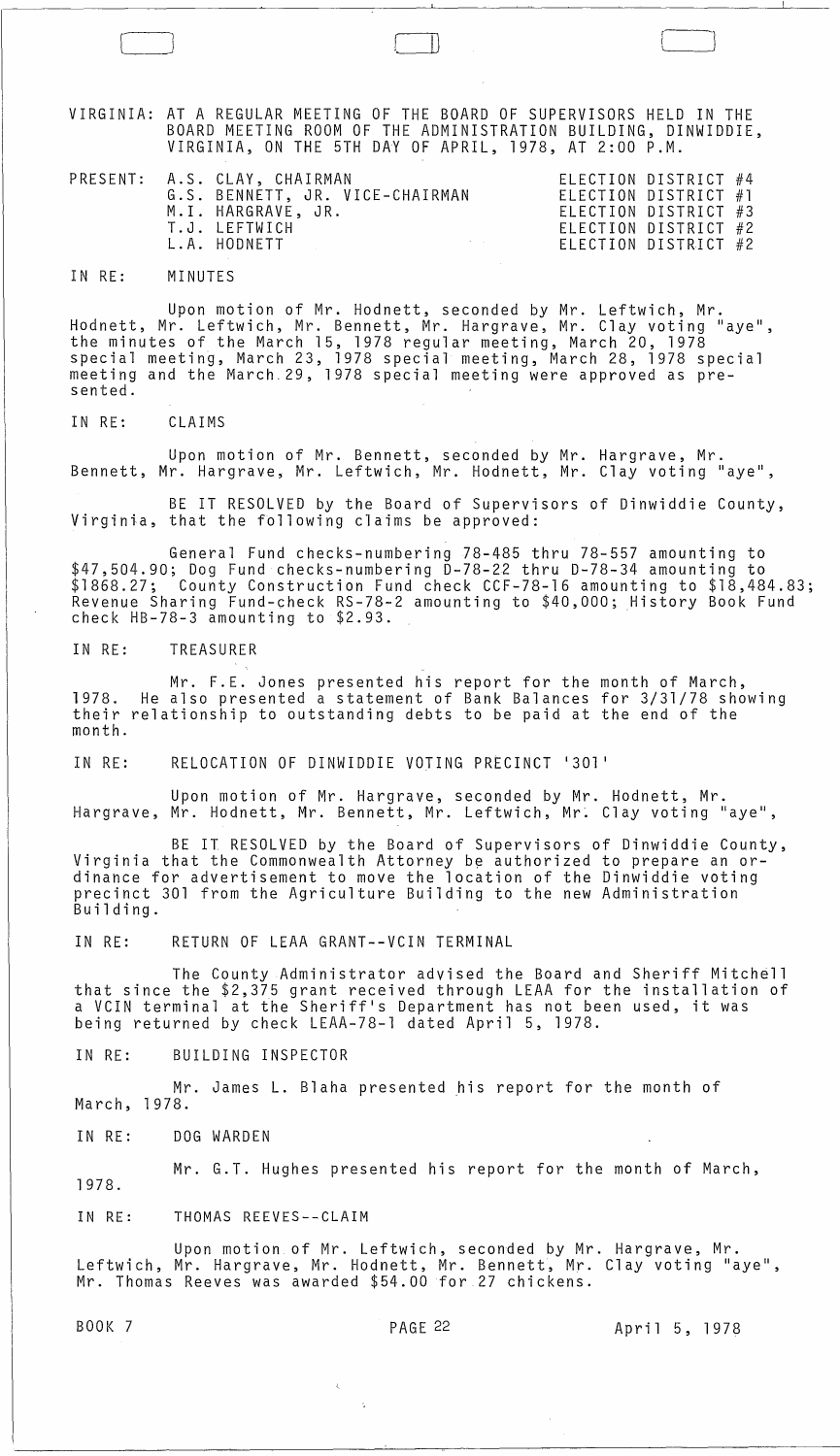IN RE: COMPLETION OF OUTSIDE LIGHTING--RECREATION SITE

The Director of Planning reported that the contract with Tate & Hill for the installation of lights at the recreation site should be completed within the next two weeks and the additional outlets have been installed.

IN R DIRECTOR OF SOCIAL SERVICES

1978. Mrs. K.B. Talley presented her report for the month of March,

IN RE: SUPERINTENDENT OF SCHOOLS

Dr. R.L. Vaughn presented a copy of a Self-Evaluation of Sunnyside-McKenney Elementary School for the Board's review.

IN RE: CONDITIONAL USE PERMIT--C-78-1--ADAMS CONSTRUCTION COMPANY

This being the time and place as advertised **in** the Progress- Index on Wednesday, March 22, 1978 and Wednesday, March 29, 1978 for the Board of Supervisors to conduct a public hearing to consider for approval the application of the Adams Construction Company for a conditional use permit to operate a stone and gravel quarry site on a portion of Section 95, Parcel 16, containing approximately 28 acres which is owned by Mrs. Grace Winn Winfield. Said parcel is located on the boundary line of Dinwiddie and Sussex Counties, southeast of the intersection of Routes 630 and 40.

Mr. Robert M. Lyon, Adams Construction Company and Mr. Ronald Beamer, Ararat Rock Products Company and Mr. S.T. Winfield appeared **in** support of this request. No one appeared in opposition.

The Director of Planning stated that Adams Construction Company has obtained all the necessary permits and their papers seem to be in order; therefore, he would recommend approval.

Upon motion of Mr. Hodnett, seconded by Mr. Leftwich, Mr. Hodnett, Mr. Leftwich, Mr. Bennett, Mr. Hargrave, Mr. Clay voting "aye",<br>the Conditional Use Permit for Adams Construction Company to operate a stone and gravel quarry site is hereby approved with the following conditions:

- 1. Compliance by Adams Construction Co. with the requirements set forth by the Virginia Dept. of Highways and Transportation.
- 2. Continued compliance by Adams Construction Company with all State and/or federal permits required to operate a quarry.
- 3. Dinwiddie County will be included in a joint inspection for Erosion and Sedimentation Plan implementation upon termination of quarrying operation.
- 4. The conditional use permit will be reviewed every two (2) years, and if conditions met, will be renewed.

IN RE: ADDITIONAL SHELVES--JUVENILE & DOMESTIC RELATIONS COURT CLERK

Upon motion of Mr. Hargrave, seconded by Mr. Hodnett, Mr. Hargrave, Mr. Hodnett, Mr. Bennett, Mr. Leftwich, Mr. Clay voting "aye", the following resolution was adopted:

WHEREAS, Mrs. Lena Roberts, Clerk, J & DR Court, requested that shelves be installed under the windows used to serve the public **in** the newly renovated office of the Courthouse; and

WHEREAS, these shelves were not included in the original contract; and

WHEREAS, Mr. Leon Boisseau evaluated the cost of constructing the shelves and gave a cost estimate of \$300 to \$500 depending upon the size;

NOW THEREFORE BE IT RESOLVED by the Board of Supervisors of Dinwiddie County, Virginia that the shelves requested by the Clerk of the J & DR Court be constructed as needed within the \$300 to \$500 range.

المنابط المحارب

and an annual service of the contract of the

 $\omega_{\rm{max}}$ 

 $-$ --- $-$ n

 $\sim$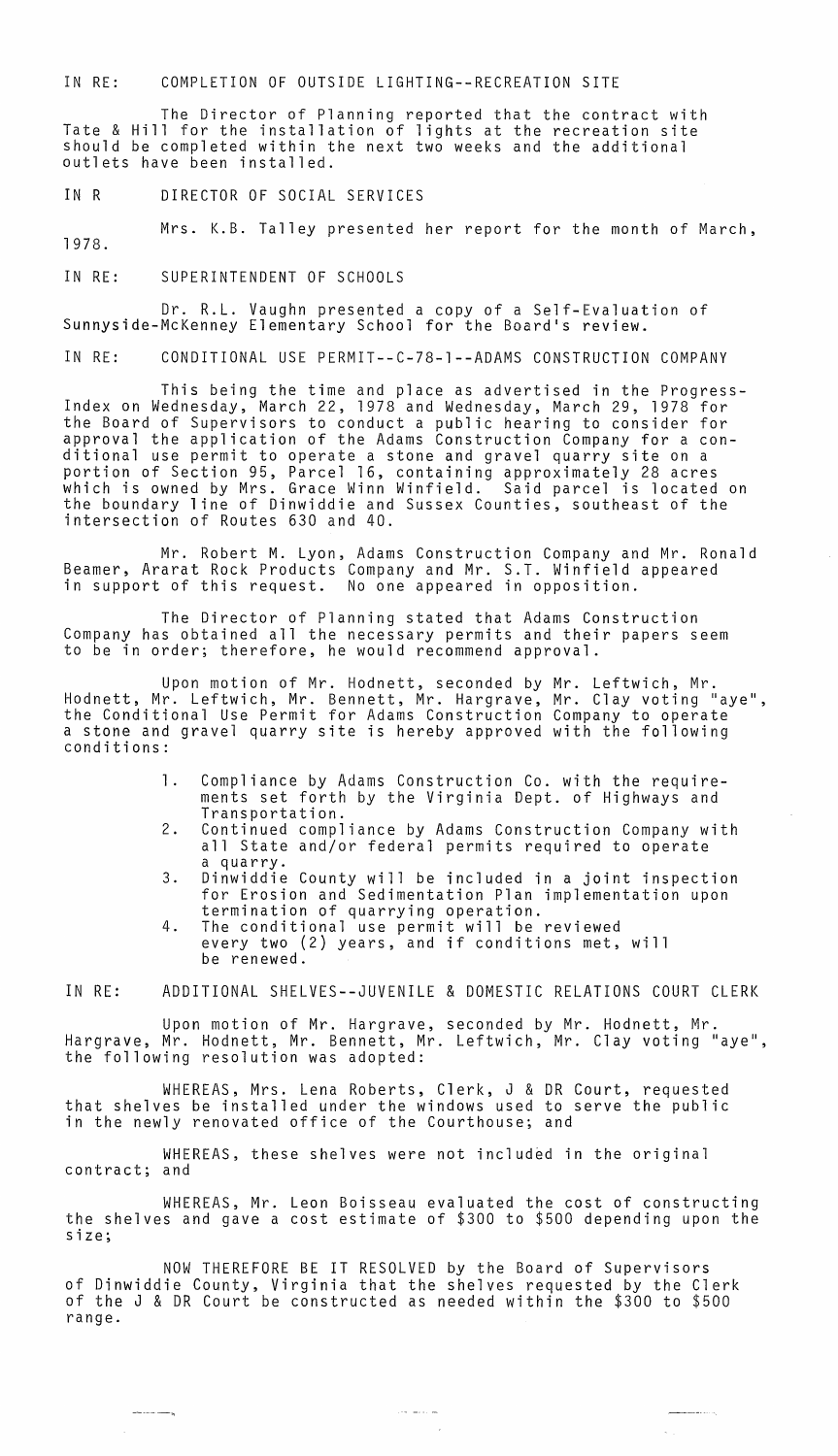IN RE: REPLACEMENT OF HOT WATER TANK

Upon motion of Mr. Hargrave,. seconded by Mr. Hodnett, Mr. Hargrave, Mr. Hodnett, Mr. Leftwich, Mr. Bennett, Mr. Clay voting<br>"aye", the following resolution was adopted:

WHEREAS, Mr. Leon Boisseau advised the Board that the Courthouse is presently served by a hot water tank located in the old jail which is in very poor condition; and

 $\Box$ 

WHEREAS, the BOCA Code requires hot water to be provided for all public buildings; and

WHEREAS, Mr. Boisseau stated that a new tank can be installed during the present renovation for \$350.00;

NOW THEREFORE BE IT RESOLVED by the Board of Supervisors of Dinwiddie County, Virginia that Mr. Boisseau be authorized to install a new hot water tank ·in the basement of the Courthouse.

IN RE: CENTRAL AIR--JUVENILE & DOMESTIC RELATIONS COURT AND RELATED CLERK'S OFFICES

Mr. Leon Boisseau stated khat Judge Campbell had expressed a need for an improved air conditioning system in the J & DR Courtroom and related Clerk's office in the Courthouse. As it now stands, a number of window units are used which causes cold air to enter in these windows during the winter season. The Board agreed to postpone discussion at this time.

IN RE: PAVING PARKING LOT--ADMINISTRATION BUILDING, SOCIAL SERVICES AND HEALTH BUILDINGS

Mr. Hargrave stated that he felt the entire parking area and entrance and exit arrangement to the three buildings. should be reviewed before paving was considered. He also stated calcium chloride treatment would help the dust problem now existing. The Board concurred with Mr. Hargrave's suggestion, and no action was taken.

IN RE: USE OF 39.88 EMERGENCY FREQUENCY BY PRIVATE VEHICLES

The Board of Supervisors has been requested to allow members of the Rescue Squad and Fire Departments to place. radios with the frequency of 39.88 in their private vehicles. Upon motion of Mr. Hodnett, seconded by Mr. Leftwich, Mr. Hodnett, Mr. Leftwich, Mr. Bennett, Mr. Hargrave, Mr. Clay voting "aye, the following guidelines were adopted:

The Dinwiddie County Rescue Squad shall be allowed three (3) radios on frequency 39.88 to be placed in the private vehicles of members of the Rescue Squad. The Volunteer Fire Departments shall not be allowed radios on frequency 39.88 to be placed in the private vehicles of members of the volunteer fire departments.

1. The rescue squad shall be responsible for selecting those individuals that are allowed these radios.

The users of these radios are subject to the following rules:

- 1. The radios are to be used only in connection with the activities of the volunteer unit of which the individual is a member.
- 2. The radios and the 39.88 crystals for the radios must be purchased by the owner of the vehicle in which the radio is to be placed.
- 3. The owner of the vehicle assumes all cost for the maintenance of said radio.
- 4. The owner of the vehicle shall have in May of each year his radio certified and a copy of that certification delivered to the Office of the County Administrator. If this is not accomplished, then the County shall direct the volunteer organization to remove said crystals from the individual's radio and deliver to the Office of the County Administrator.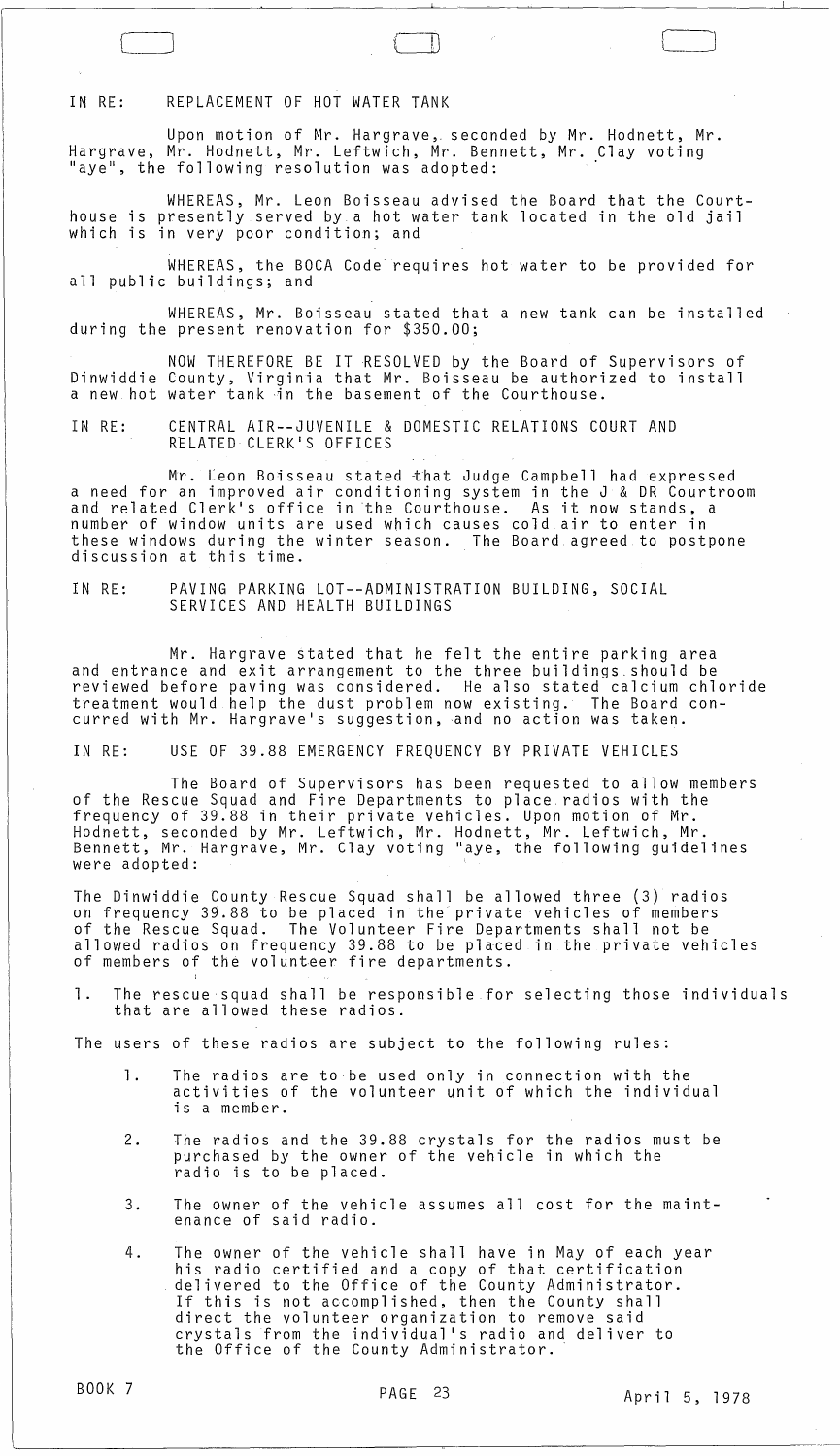- 5. Any substantiated abuses of the use of the radio shall force the County to direct the volunteer organization to remove the crystals from the individual·s radio and deliver to the Office of the County Administrator.
- 6. If the individual ever leaves the volunteer organization he shall immediately have the crystals removed from the radio and delivered to the Office of the County Administrator.
- 7. The Board of Supervisors in granting permission to the volunteer units to allow members of their organizations to place radios in their vehicles, reserves the right to direct at any time the volunteer units to deliver to the County Administrator any number or all 39.88 crystals.

The intent of this policy is to assist the local volunteer organizations in accomplishing their goals of better serving the citizens of Dinwiddie County. If at any time, the Board of Supervisors determines the radios placed in the individuals· automobiles are not attaining the desired results, they will immediately remove the 39.88 crystals from the radios.

IN RE: VIRGINIA LITTER CONTROL GRANT APPLICATION

Upon motion of Mr. Hodnett, seconded by Mr. Bennett, Mr. Hodnett, Mr. Bennett, Mr. Leftwich, Mr. Hargrave, Mr. Clay voting "aye", the following resolution was adopted:

WHEREAS, the Board of Supervisors of Dinwiddie County, Virginia, recognizes the existence of a litter problem within the boundaries of Dinwiddie County, Virginia; and

WHEREAS, the Virginia Litter Control Act of 1976 provides, through the Department of Conservation and Economic Development, Division of Litter Control, for the allocation of public funds in the form of grants for the purpose of promoting enforcement of anti-litter statutes and ordinances and for the purpose of enhancing local litter control programs; and

WHEREAS, having reviewed and considered the Regulations and the Application covering administration and use of said funds;

NOW THEREFORE BE IT RESOLVED that the Board of Supervisors of Dinwiddie County, Virginia hereby endorses and supports such a program for the County of Dinwiddie; and

BE IT FURTHER RESOLVED that the Board of Supervisors of Dinwiddie County, Virginia hereby authorizes the Department of Sanitation to plan and budget for a coordinated anti-litter program; and

BE IT FURTHER RESOLVED that the Board of Supervisors of Dinwiddie County, Virginia authorizes the County Administrator and/or the Director of Planning to apply for the grant, and to be responsible for the administration, implementation, and completion of the program as it is described in the attached application form LC-G-l; and

BE IT FURTHER RESOLVED that the Board of Supervisors of Dinwiddie County, Virginia hereby requests the Department of Conservation and Economic Development, Division of Litter Control, to consider and approve the application and program, said program being in accord with Regulations governing use and expenditure of said funds.

IN RE: VIRGINIA DEPARTMENT OF HIGHWAYS & TRANSPORTATION

--- --- --..."

 $\sim$   $\sim$ 

Mr. C.B. Perry, Resident Engineer, and Mr. B.C. Medlock,<br>Resident Engineer, were present to answer any questions Assistant Resident Engineer, were present to answer any the Board might have. The following items were discussed:

> 1. Review of Six-Year Plan - The Board set the date of April 19, 1978 at 7:00 P.M. to meet to review the budget for the Six Year Plan for Improvements to the Secondary Road System in Dinwiddie County.

> > $\mathcal{L} = \mathcal{L}$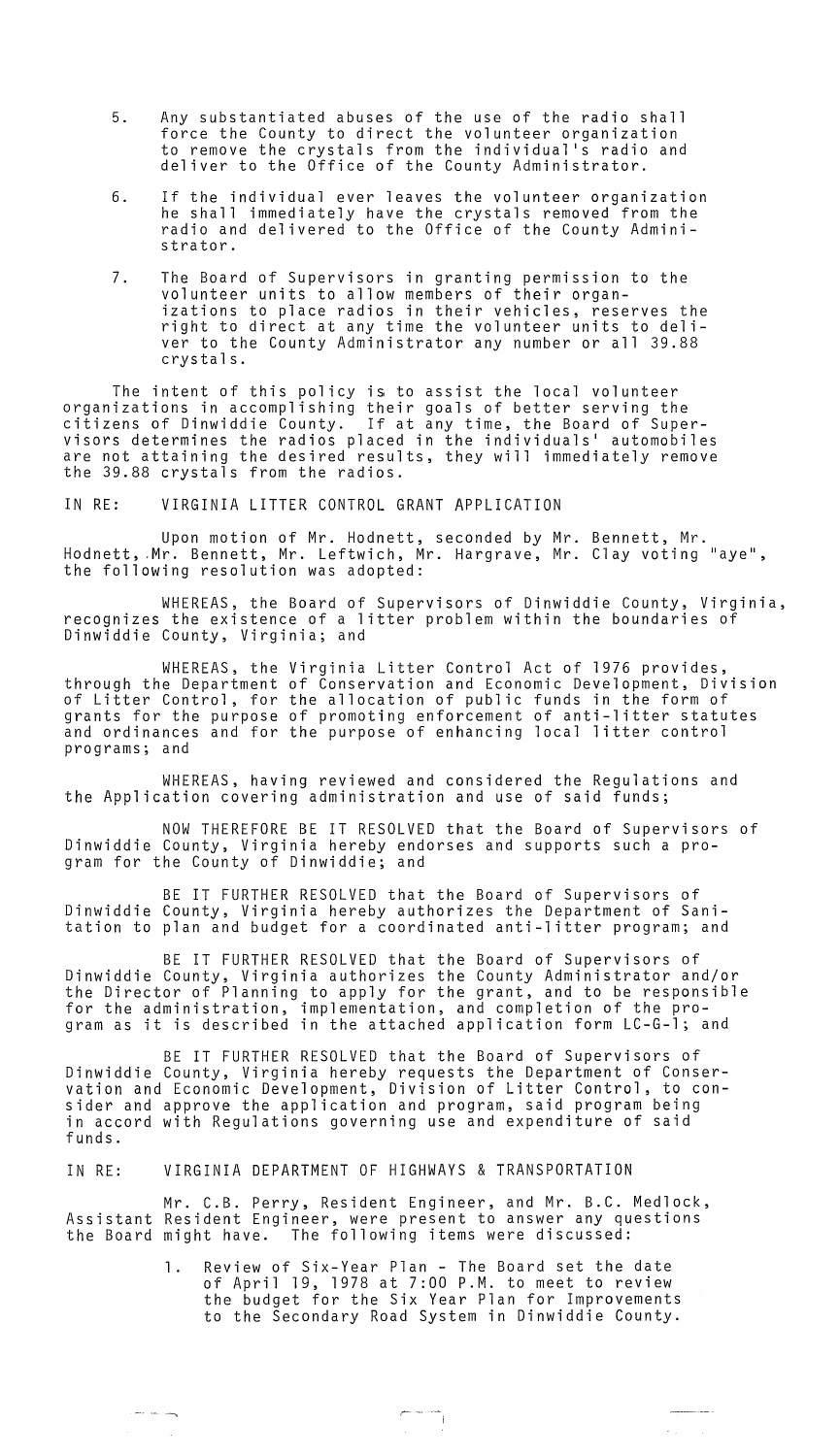2. Route 721 - Petition for Tar and Gravel - Mr. G.S. Bennett, Jr. presented a petition from residents along Route 721 requesting the VDH&T to tar and gravel the road. Mr. Beverly Fisher spoke in behalf of the residents stating that new homes had been built since the last road count and the road was heavily travelled.

 $\bigcup$ 

- 3. Route 715 Mr. A.S. Clay stated that the road count on Route 715 has increased to 70 and a petition was being prepared to request tar and gravel.
- 4. Route 1306 West Petersburg area Mr. John Crawley asked the Board to consider their request for extension of Route 1306, approximately .1 mile, which presently<br>serves residents at the end of that road. The Resident serves residents at the end of that road. Engineer stated that the extension would have to be considered as a rural addition and should be viewed by the Roadviewers.
- 5. Browder Road Extension Mr. M.I. Hargrave, Jr. stated that the Browder Road was presently under construction and he would like to see it extended to serve that area cut off by 1-85.

The County Administrator was instructed to take the for action by the Board at the April 19, 1978 meeting.

IN RE: PUBLIC HEARING--USE OF 1978-1979 REVENUE SHARING MONIES

This being the time and place as advertised in the Progress-Index on Wednesday, March 8, 1978; Wednesday, March 15, 1978; Wednesday March 22, 1978 and Wednesday, March 29, 1978 for the Board of Supervisors to conduct a public hearing to receive comments from the citizens of Dinwiddie County, on the uses of \$450,664.00 Revenue Sharing money in the County's 1978-1979 budget. No comments were received from the public.

IN RE: LANDSCAPING--HEALTH AND SOCIAL SERVICES BUILDING

The County Administrator presented proposals from Watkin's Nurseries for landscaping the area around the Health and Social Services Buildings. The Board postponed discussion of this item until the Fall or until the parking arrangement and flow of traffic in the complex area was re-evaluated.

IN RE: DISCUSSION OF DUCT WORK AND HEATING & COOLING SYSTEMS--SOCIAL SERVICES BUILDING

The County Administrator presented a bid from Cavalier Trane Air Conditioning to replace the ductwork and install a heat pump in the Social Services Building.

Upon motion of Mr. Hargrave, seconded by Mr. Bennett, Mr. Hargrave, Mr. Bennett, Mr. Hodnett, Mr. Leftwich, Mr. Clay voting "aye", the County Administrator was instructed to obtain additional bids on this work for the Board's review. He was also instructed to obtain figures that would provide a comparison of the use of the present oil system with the installation of a heat pump.

IN RE: APPOINTMENT--TRANSPORTATION POLICY COMMITTEE--CPDC

Upon motion of Mr. Hodnett, seconded by Mr. Hargrave, Mr. Hodnett, Mr. Hargrave, Mr. Leftwich, Mr. Bennett, Mr. Clay voting "aye, Mr. W.C. Knott was appointed to the Transportation Policy Committee, term coincident with his term on the Executive Committee of the CPDC.

IN RE: BINGO AND RAFFLE PERMIT--VFW POST 1490

Upon motion of Mr. Hodnett, seconded by Mr. Leftwich, Mr. Hodnett, Mr. Leftwich, Mr. Bennett, Mr. Hargrave, Mr. Clay voting "aye", the following resolution was adopted:

WHEREAS, VFW Post 1490 has made application to the Board of Supervisors for a Bingo and Raffle Permit; and

WHEREAS, the VFW Post 1490 meets the requirements of the Code of Virginia;

 $\bigl[$ 

BOOK 7 PAGE  $^{24}$  April 5, 1978